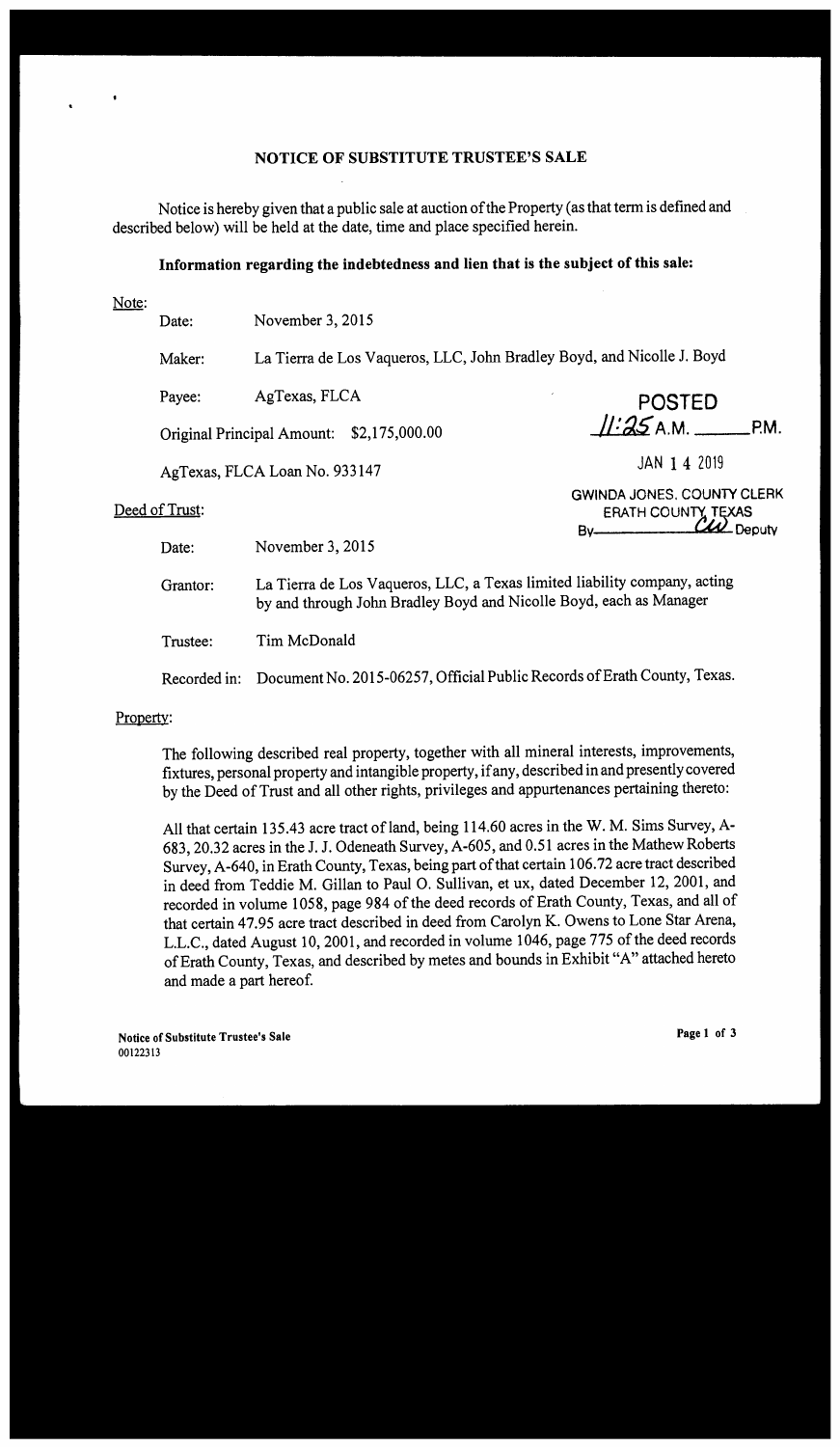Together with all rights, easements, appurtenances, royalties, surface, subsurface and/or mineral rights, oil and gas rights, crops, timber, all diversion payments or third party payments made to crop producers, all water and riparian rights, wells, ditches, reservoirs, and water stock and all existing improvements, structures, fixtures, and replacements that are part of the real estate described above (all referred to as "Property").

The property also includes all Fixtures, Equipment and Goods located on the Property or used in the operation of the arena on the Property as set forth in that certain Commercial Security Agreement dated November 3, 2015 executed by Grantor for the benefit of AgTexas, FLCA.

Prior Modification of Note and/or Deed of Trust:

Present Owner of Note and Beneficiary under Deed of Trust:

AgTexas, FLCA

#### **Information regarding the public sale to be held:**

Substitute Trustees: Linda J. Reppert, Howard Whitney, Kelly Goddard and David Garvin

Appointed by written instrument dated September 6, 2018, executed by AgTexas, FLCA and recorded or to be recorded in the appropriate Official Public Records of Erath County, Texas.

- Date of Sale: February 5, 2019, being the first Tuesday in said month.
- Time of Sale: The earliest time at which the sale will occur is 1:00 p.m., Stephenville, Texas local time, and shall begin not later than 3 hours thereafter.
- Place of Sale: The designated area of the County Courthouse as designated by the Commissioners Court of Erath County, Texas

Default has occurred in the payment of the indebtedness evidenced by the Note. Because of such default, AgTexas, FLCA appointed Substitute Trustee and has requested Substitute Trustee to enforce the Deed of Trust.

Therefore, notice is given that on the date and time and at the place set forth hereinabove, any one of the above-named Substitute Trustees will sell the above-referenced Property by public sale to the highest bidder for cash in accordance with the Deed of Trust and the laws of the State of Texas.

Prospective bidders are advised to make their own examination of title to the Property to determine the existence of any easements, restrictions, liens or other matters affecting title to the

**Notice of Substitute Trustee's Sale**  00122313

**Page 2 of 3**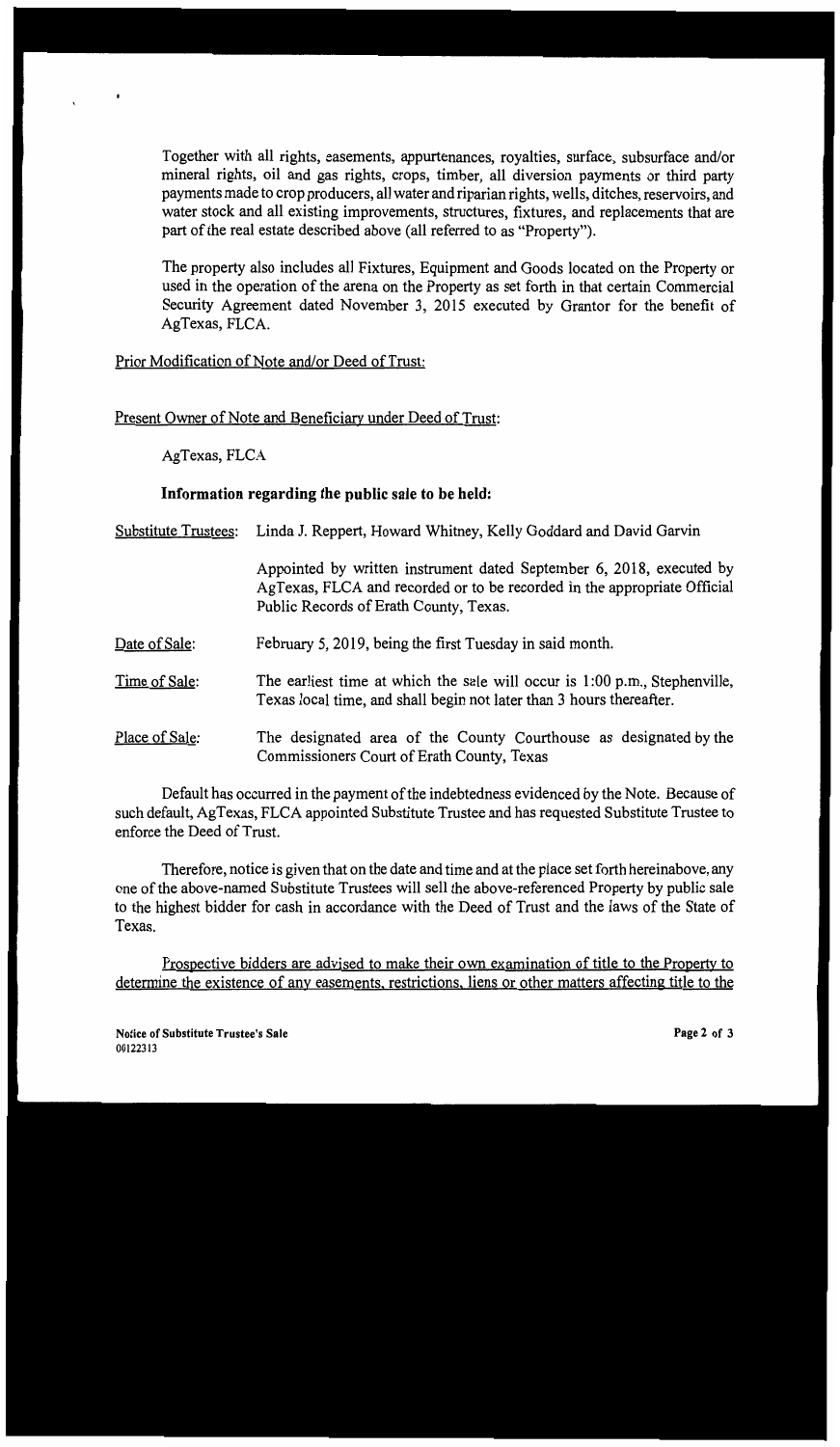Property. Neither Substitute Trustee nor AgTexas, FLCA has make any representation or warranty (express or implied) regarding title to or the condition of the Property. The Property to be sold at the public sale will be sold in its present "AS IS" condition and subject to all ad valorem taxes then owing with respect to the Property.

Persper Substitute Trustee Linda J

Please return File-Stamped Copy to:

Tommy J. Swann McCleskey, Harriger, Brazill & Graf, L.L.P. 5010 University Ave, Floor 5 Lubbock, TX79413-4422

**Notice of Substitute Trustee's Sale**  00122313

**Page 3 of 3**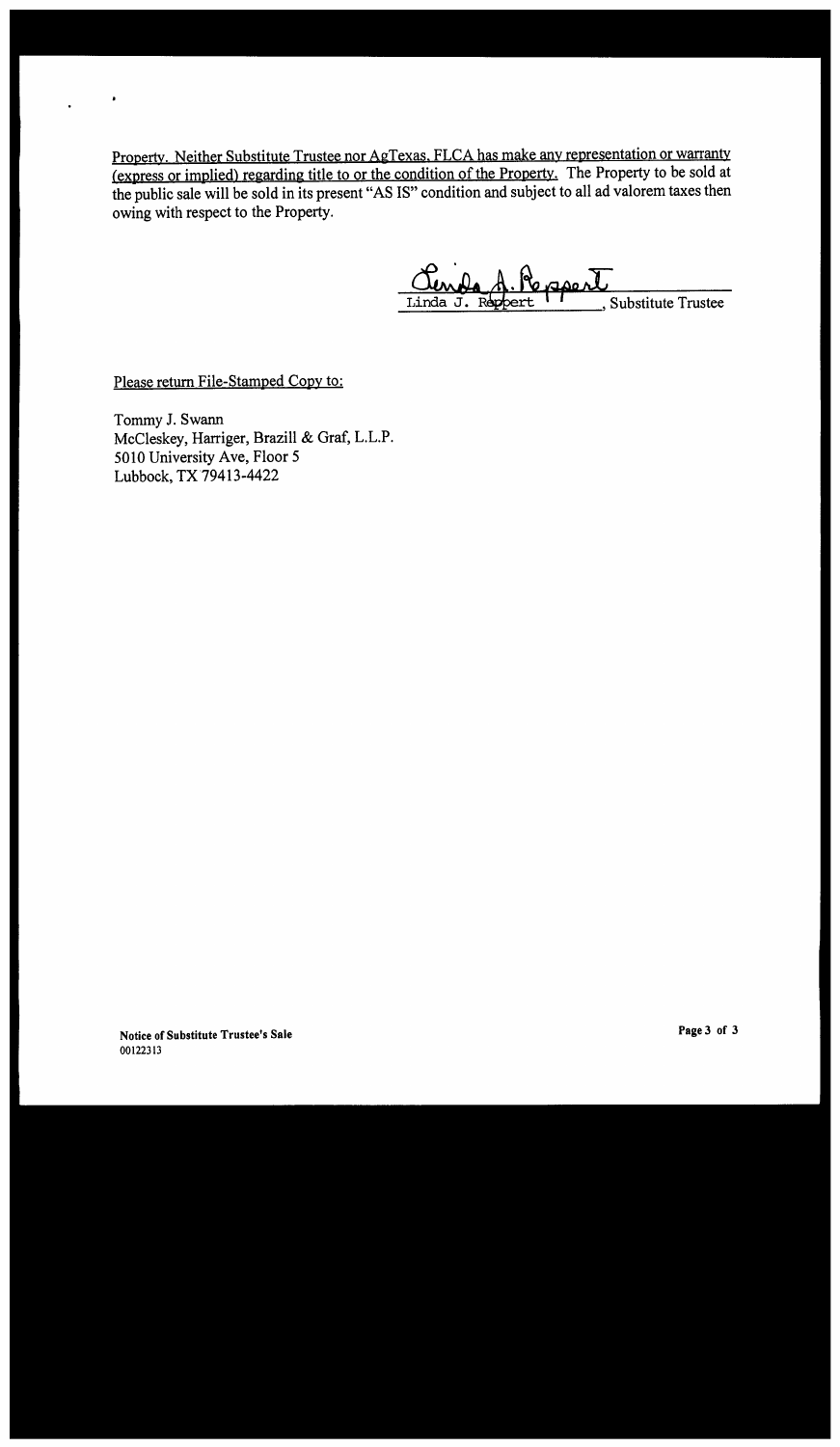#### **EXHIBIT "A"**

#### TRACT ONE:

All that cortain 135.43 acre tract of land, being 114.60 acres in the W.M. Sinus Survey, A-683, 20.32 acres in the J.J. Odenemin Survey, A-605, and 0.51 acres in the Mathew Roberts Survey, A-640, in Erath County, Texas, being part of that certain 106.72 acre tract described in deed from Teddle M. Oillan to Paul O. Sullivan, et ux, dated December 12, 2001, and recorded in volume 1058, page 984 of the deed records of Brath County, Texas, and all of that certain 47.95 acre tract described in deed from Carolyn K. Owens to Lone Star Arena, L.I.C., dated August 10, 2001, and recorded in volume 1046, nage 775 nf the deed records of Grath County, Texas, and described as follows;

Beginning at a 3" pipe post found at the southeast corner of the said 47.95 acre tract, the southwest corner of a 75.53 acro tract described in deed from Ruth M. Foster to Bobby John Foster, dated February 1, 1995, and recorded in volume 882, page 316 of the doed rooords of Brath County, Texas, and in the north line of the said 106.72 acre tract, for an internal corner of this tract, from which the calculated southeast corner of the Sims Survey bears N 59° 40' 26" E, 816.68', N 61° 06' 44" E, 76.74' and S 29° 49' 53" E, 1966.80';

Thence N 59° 40' 26" E, along the north line of the said 106.72 acro tract, 816.68' to a 3/8 iron rod found at the northwest corner of a 0.59 acre tract doscribed in said Poster deed, a corner of the said 106.72 acre tract, for the most easterly northeast corner of this tract:

Thence S 76° 13' 10" B, crassing the said 106.72 scre tract and along a line of the said 0.59 acre tract. 72.74' to a capped 3/8 iron rod set in a fence and the east line of the said 106.72 acre tract:

Thence S 29° 58' 37" E, along a fonco and the east line of the said 106.72 acre tract, at 1045.96' pass a capped 3/8 fron rod sot at a fence corner post and the northwest corner of a 0.05 nore deed overlap, continuing a total distance of 1146.70 to a capped 3/8 fron rod set in the south {ine of the said 106.72 aero tract, the north line of Lot 18 of the Timber Brook Subdivision, as shown on a plat recorded in Cabinet A, Slide 53 of the deed records of Brath County, Texas, and at the southwest corner of the said 0.59 acre teact, for the most easterly southeast corner of this tract;

Thence along the north and west line of the said Timber Brook Subdivision and the cast line of the said 106.72 acre tract as follows:

S 60° 26' 57" W, 323.81' to a spike found at a fence corner post:

S 13° 06' 36" W, 573.73' to a 3/8 iron rod found at a post oak tree used as a fence corner;

S 29° 59' 01" E, 378.08' to a 3/8 iron rod found at the southwest corner of Lot 18, and in the south line of the Sims Survey; S 29° 26' 59" B, 284.80' to a spike found in top of a wood fence corner post:

And S 33° 04' 28" E, 124.79' to a spike found at a fonce comer post at the occupied southeast corner of the said 106.72 acre iract, and in the north line of a 15.00 acro tract described in deed from Thodis B. Wood, et ux to Randy Arndt, et ux, dated April 10, 1999, and recorded in volume 979, page 540 of the deed records of Brath County, Texas, for the most southerly southeast corner of this tract:

Thence along the south line of the said 106.72 acre tract and generally slong a fence as follows:

S 43° 31' 20" W, 172.89' to a 3/8 from pipe found:<br>S 72° 19' 51" W, 212.64' to found spike:

S 51° 32' 10" W, 495.33' to a 3/8 from pipe found:

S 23° 11' 30" W, 242.47' to a 3/8 from rod found: S 14° 55' 52" W, 195.66' to a 3/8 from pipe found:

S 76° 53' 10" W, 288.64' to a 3/8 from pipe found:

And S 47° 19' 17" W. 177.30' to the most southerly southwest corner of the said 106.72 acre tract, in the east line of F.M. Highway No. 205, for the most southerly southwest corner of this tract, from which a 1/2 iron rod found boars S 47° 19' 17" 0.69%

Thence along the east right of way of P.M. Highway No. 205, along a curve to die left, radius 995.17', long chord N 57° 00' 38" W, 474.04' an are length of 478.64' to a capped 3/8 iron red set at the most southwest corner of this tract:

Thence crossing the said 106.72 acre tract as follows:

N 57° 17' 38" B, 307.83' to a 3" pipe post: Continuing along a cross fonce as follows:

N 24° 00' 10" W, 189.03' to a capped 3/8 iron rod set at a fence corner post:

N 06° 06' 27" E, 461.80' to a 3" pipe post:

N 30° 13' 30" E, 16.57' to a 3" pipe post:

N 10° 43' 55" W, 1241.21' to a capped 3/8 iron rod set at a fonce cornor post:

N 67° 57' 28" R, 88.93' to a capped 3/8 from rod set at a fence correr post:

And N 16° 57' 21" W, 556.23' to a capped 3/8 fron rod set in the north line of the said 106.72 acre tract, the south line of the said 47.95 acre tract, for a corner of this tract:

Thence S 59° 50' 34" W, along the north line of the said 106.72 acre tract, 244.86' to a 3/8 iron rod found at the southwest corner of the said 47.95 acre tract, for a corner of this tract:

Thonca N 30° 17' 31" W, along the west line of the sald 47.95 acre tract, 1135.72' to a 3/8 iron rod found at the southeast corner of an 8.00 acre tract described in deed from A. Shepard to J.L. Arpo, dated January 10, 1990, and recorded in volume 784, pago 01 of the deed records of Brath County, Texas:

Thence N 30° 43' 44" W, 214.14' to a 3/8 iron rad found at the northwest comer of the said 8.00 acre tract, the southeast corner of an 18.38 acro tract described in deed from Cragstan, L.C. to the Stephenville Mobile Home Park, dated July 21, 2000, and recorded in volume 1014, page 301 of the deed records of Erath County, Texas: